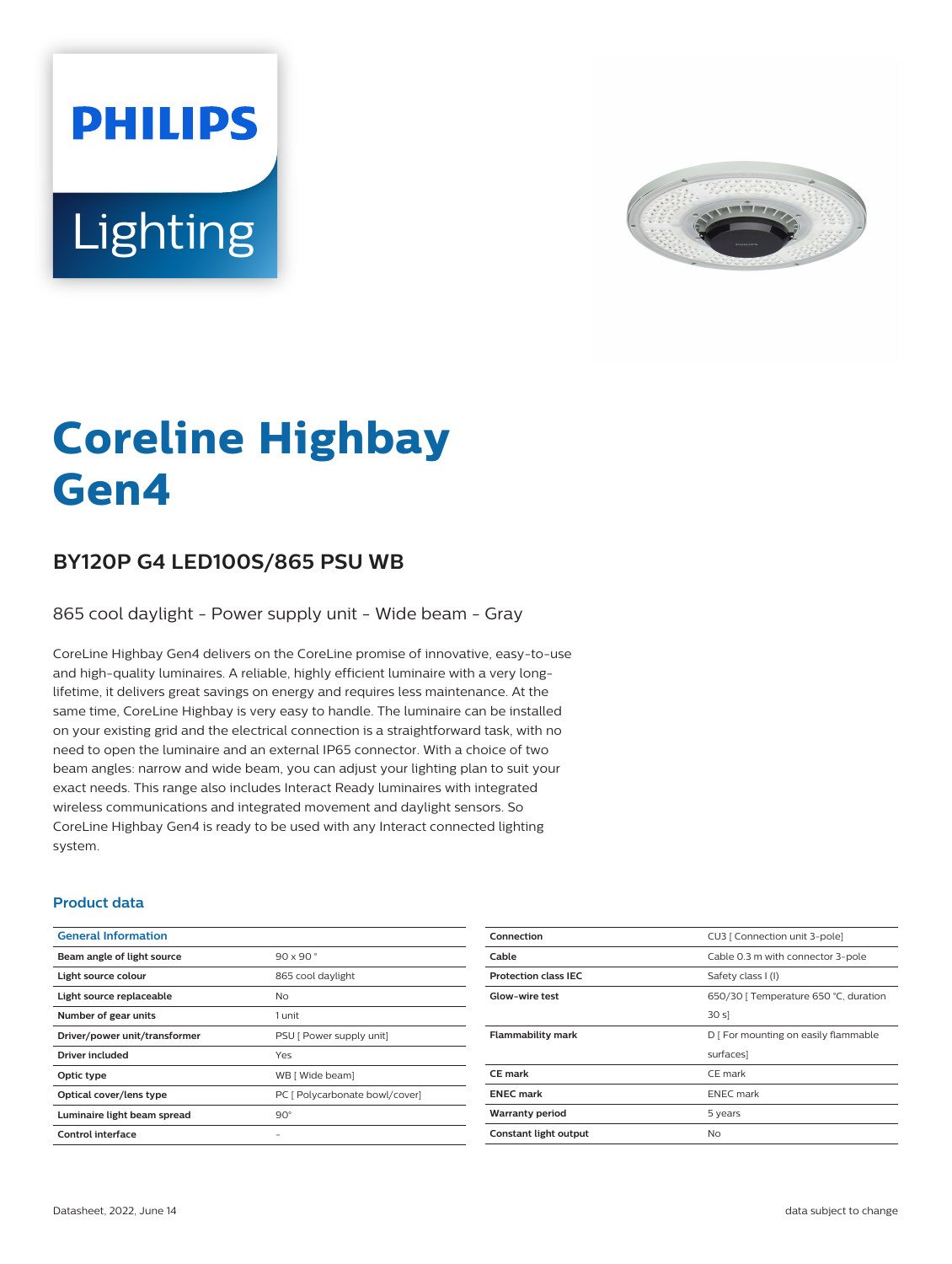## **Coreline Highbay Gen4**

| Number of products on MCB (16 A type B) | 8                                       |
|-----------------------------------------|-----------------------------------------|
| Photobiological risk                    | Photobiological risk group 0 @ 200mm    |
|                                         | to EN62471                              |
| <b>EU RoHS compliant</b>                | Yes                                     |
| Light source engine type                | LED                                     |
| Unified glare rating CEN                | 24                                      |
|                                         |                                         |
| <b>Operating and Electrical</b>         |                                         |
| <b>Input Voltage</b>                    | 220 to 240 V                            |
| Input frequency                         | 50 to 60 Hz                             |
| Initial CLO power consumption           | $-W$                                    |
| Average CLO power consumption           | - W                                     |
| Inrush current                          | 54 A                                    |
| Inrush time                             | $0.65$ ms                               |
| Power factor (min.)                     | 0.95                                    |
|                                         |                                         |
| <b>Controls and Dimming</b>             |                                         |
| <b>Dimmable</b>                         | No                                      |
|                                         |                                         |
| <b>Mechanical and Housing</b>           |                                         |
| <b>Housing material</b>                 | Aluminum                                |
| <b>Reflector material</b>               |                                         |
| Optic material                          | Polycarbonate                           |
| Optical cover/lens material             | Polycarbonate                           |
| <b>Fixation material</b>                | Aluminium                               |
| Optical cover/lens finish               | Clear                                   |
| <b>Overall height</b>                   | 95 mm                                   |
| <b>Overall diameter</b>                 | 385 mm                                  |
| Colour                                  | Gray                                    |
|                                         |                                         |
| <b>Approval and Application</b>         |                                         |
| Ingress protection code                 | IP65 [ Dust penetration-protected, jet- |
|                                         | proof]                                  |
| Mech. impact protection code            | IK07 [2 J reinforced]                   |

| <b>Initial Performance (IEC Compliant)</b>         |                              |
|----------------------------------------------------|------------------------------|
| Initial luminous flux (system flux)                | 10500 lm                     |
| Luminous flux tolerance                            | $+/-10%$                     |
| Initial LED luminaire efficacy                     | 152 lm/W                     |
| Init. Corr. Colour Temperature                     | 6500K                        |
| Init. Colour rendering index                       | >80                          |
| Initial chromaticity                               | (0.31, 0.32 SDCM <5          |
| Initial input power                                | 69 W                         |
| Power consumption tolerance                        | $+/-10%$                     |
|                                                    |                              |
| <b>Over Time Performance (IEC Compliant)</b>       |                              |
| Control gear failure rate at median useful life 5% |                              |
| 50,000 h                                           |                              |
| Lumen maintenance at median useful life*           | <b>L80</b>                   |
| 50,000 h                                           |                              |
|                                                    |                              |
| <b>Application Conditions</b>                      |                              |
| Ambient temperature range                          | $-30$ to $+45$ °C            |
| Performance ambient temperature Tq                 | 35 °C                        |
| <b>Maximum dimming level</b>                       | Not applicable               |
| Suitable for random switching                      | Yes                          |
|                                                    |                              |
| <b>Product Data</b>                                |                              |
| Full product code                                  | 871016333566700              |
| Order product name                                 | BY120P G4 LED100S/865 PSU WB |
| EAN/UPC - product                                  | 8710163335667                |
| Order code                                         | 33566700                     |
| SAP numerator - quantity per pack                  | 1                            |
| Numerator - packs per outer box                    | 1                            |
| <b>SAP</b> material                                | 911401575351                 |



**SAP net weight (piece)** 3.300 kg

### **Dimensional drawing**





**BY120P G4 LED100S/865 PSU WB**